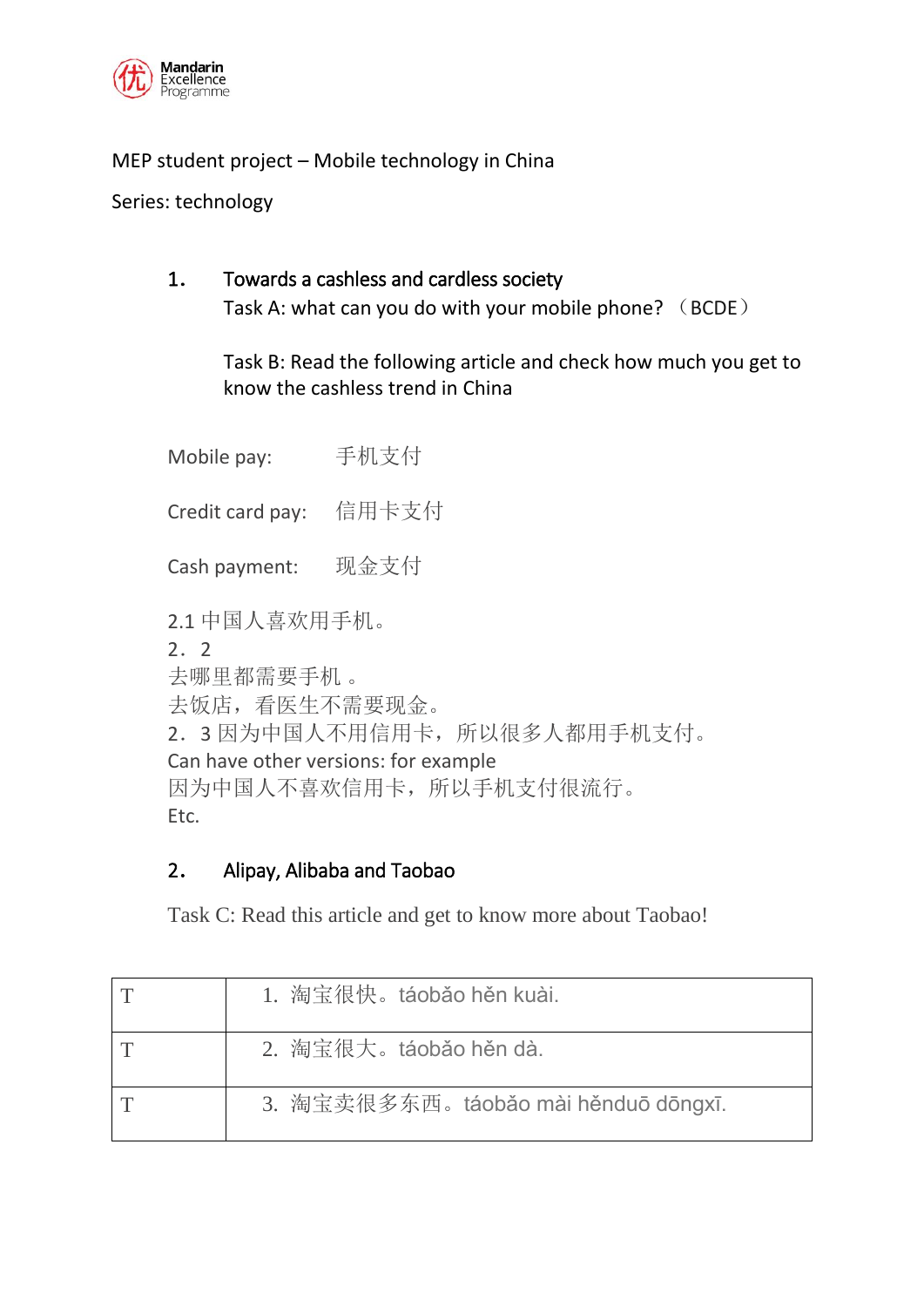

| 4. 淘宝上的东西很贵。táobǎo shàng de dōngxī hěn<br>guì.     |
|----------------------------------------------------|
| 5. 很多人用淘宝。hěnduō rén yòng táobǎo.                  |
| 6. 淘宝上的东西很不好。táobǎo shàng de dōngxī hěn<br>bù hảo. |

#### 3. Wechat craze

Task D: select from the box below what you can do with Wechat from the box below

answers:

A-G

| 看朋友信息 | 买东西 | 读书 | 聊天 | 玩游戏 |
|-------|-----|----|----|-----|
| 吃饭和付款 | 收红包 |    |    |     |

Task E: to get to know how influential Wechat is, can you translate the following sentences into Chinese and fill in the missing words in the lines?

1. Wechat has more than 500 million daily users. (If you do not know how to say 'million' in Chinese, check the language tip below for some advice.)

| 微 | 信 | 毌 | $\overline{\phantom{a}}$ | 甪 | -<br>ᅭ | ._ | -<br>- 14 | ∸<br>– | $\circ$ |  |
|---|---|---|--------------------------|---|--------|----|-----------|--------|---------|--|
|   |   |   |                          |   |        |    |           |        |         |  |

#### 2. The average Wechat user reads 7 articles per day on wechat.

| 微 | $\sqrt{2}$<br>信 | 田<br>- 14 | 户 | 亚 | 大村<br>レン | <u>. . </u><br>ᠰᡪ<br>₩ | - | 读 | ⇁ | 篇 |
|---|-----------------|-----------|---|---|----------|------------------------|---|---|---|---|
|   |                 |           |   |   |          |                        |   |   |   |   |